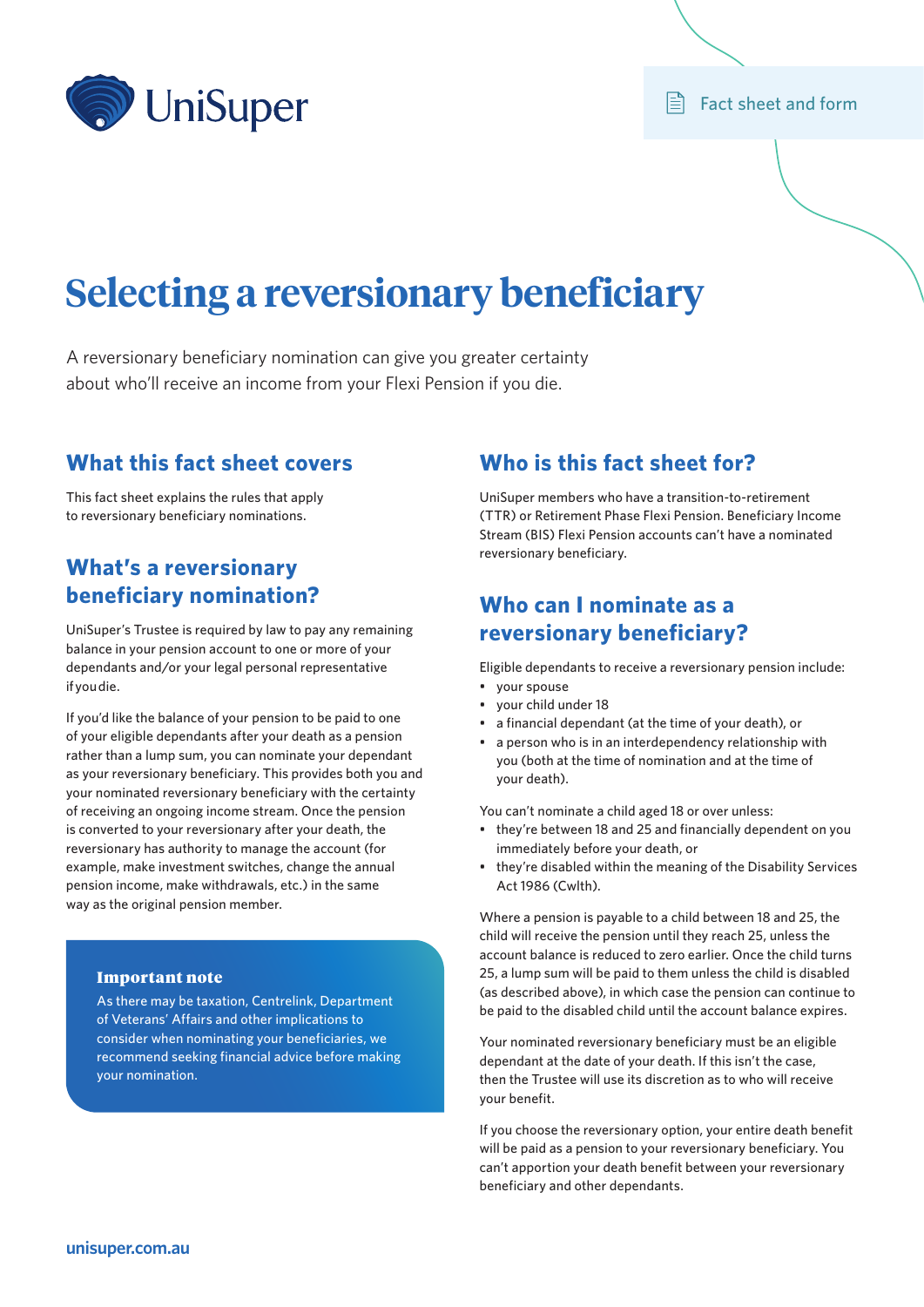# **Definitions of dependants**

### SPOUSE

The definition of spouse for a UniSuper member is:

- a person to whom you're legally married
- a person, whether of the same sex or opposite sex, with whom you're in a relationship that is registered under an Australian State or Territory law
- a person, whether of the same sex or opposite sex, with whom you're not legally married but who lives with you on a genuine domestic basis as a couple.

#### CHILD

A child in relation to a UniSuper member or the member's spouse includes a child, adopted child, foster child, ward or child within the meaning of Family Law legislation.

#### FINANCIAL DEPENDANT

A financial dependant is any person—other than your spouse or child (irrespective of age)—who, in the opinion of the Trustee, is or was in any way financially dependent on you at the date of your death.

## INTERDEPENDENCY RELATIONSHIP

An interdependency relationship may exist between two people (whether or not related by family) if:

- they live together in a close personal relationship, and
- one or each of them provides the other with financial support, and
- one or each of them provides the other with domestic support and personal care.

If two people have a close personal relationship but don't live together or provide this support or care because either or both of them suffer from a physical, intellectual or psychiatric disability, they may still be deemed to have an interdependency relationship. Before any benefit can be paid to a person with whom you had an interdependency relationship, the Trustee requires a statutory declaration that sets out the nature of your interdependency relationship. You can make this statutory declaration at the same time you make your nomination, or it can be made by the person with whom you had an interdependency relationship after your death.

# **What happens if I already have a binding nomination?**

If you've made a binding death benefit nomination for your other UniSuper accounts, it won't apply to your Flexi Pension account once you choose the reversionary option for your Flexi Pension account(s). The binding death benefit nomination will be removed from your account.

If you've nominated a reversionary beneficiary for a Flexi or Term Allocated Pension and your reversionary beneficiary is no longer your dependant at the time of your death, payment of the balance of your pension account will be at the Trustee's discretion - even if a binding death benefit nomination applies to other death benefits in your name.

# **How do I nominate a reversionary beneficiary?**

Before you make the decision to nominate, update or remove a reversionary beneficiary, we recommend you speak to a licensed financial adviser, as there may be Centrelink or Department of Veterans' Affairs implications. This may impact on the pension income amount that's assessable for the income test. It's your responsibility to keep Centrelink or the Department of Veterans' Affairs informed if required.

It's also important to note that your reversionary beneficiary won't start receiving the pension immediately. This is because once we've been informed of a member's death we have to verify that their nominated reversionary beneficiary is still an eligible dependant as at the date of the member's death. For example, if a member nominates a spouse as a reversionary beneficiary but they later divorce, the former spouse may no longer be entitled to the benefit. Also, assessing a reversionary beneficiary's eligibility to receive a pension can be a lengthy process.

## **Keep your nomination up to date**

It is important to keep your nomination up to date, especially if your circumstances change—for example, if you get married, change partner, or if someone you've nominated dies or ceases to be a dependant. You can update your nomination using the *Adding or removing a reversionary beneficiary* form at any time.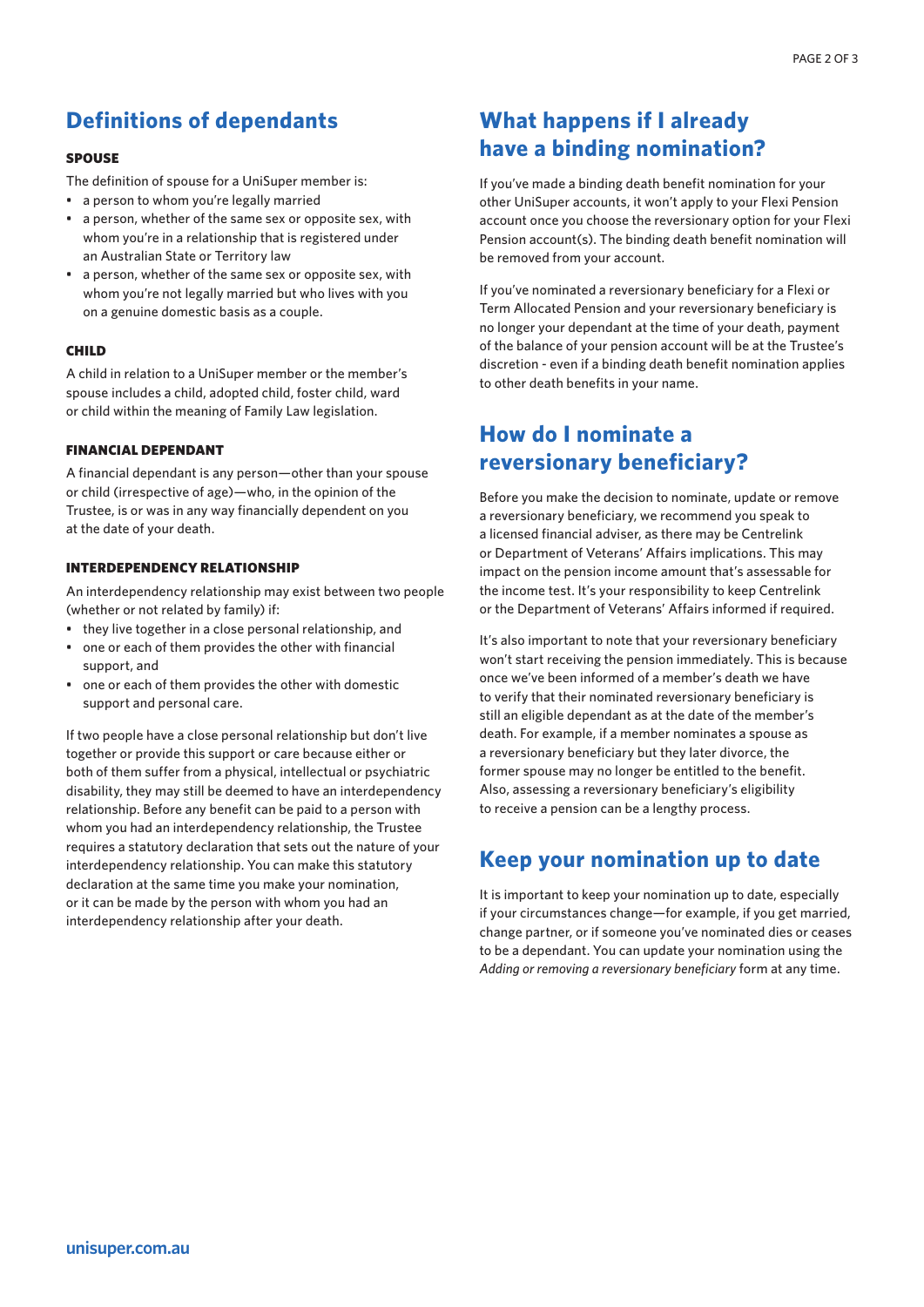## **Need more information?**

If you have any questions about how to make a reversionary beneficiary nomination, call us on **1800 331 685**.

## What's best for me?

UniSuper members have exclusive access to comprehensive financial advice through UniSuper Advice. If you'd like advice about your pension account that's based on your specific needs and circumstances, contact UniSuper Advice on **1800 823 842**.

This information is of a general nature only and includes general advice. It has been prepared without taking into account your individual objectives, financial situation or needs. Before making any decision in relation to your UniSuper membership, you should consider your personal circumstances, the relevant product disclosure statement for your membership category and whether to consult a licensed financial adviser. This information is current as at August 2021 and is based on our understanding of legislation at that date. Information is subject to change. To the extent that this fact sheet contains information which is inconsistent with the UniSuper Trust Deed and Regulations (together the Trust Deed), the Trust Deed will prevail. Issued by: UniSuper Management Pty Ltd ABN 91 006 961 799, AFSL No. 235907 on behalf of UniSuper Limited the trustee of UniSuper, Level 1, 385 Bourke Street, Melbourne Vic 3000.

Fund: UniSuper, ABN 91 385 943 850

Trustee: UniSuper Limited, ABN 54 006 027 121 AFSL 492806<br>Date: August 2021 UNISO00F90 0821 August 2021 UNIS000F90 0821

## **[unisuper.com.au](http://unisuper.com.au)**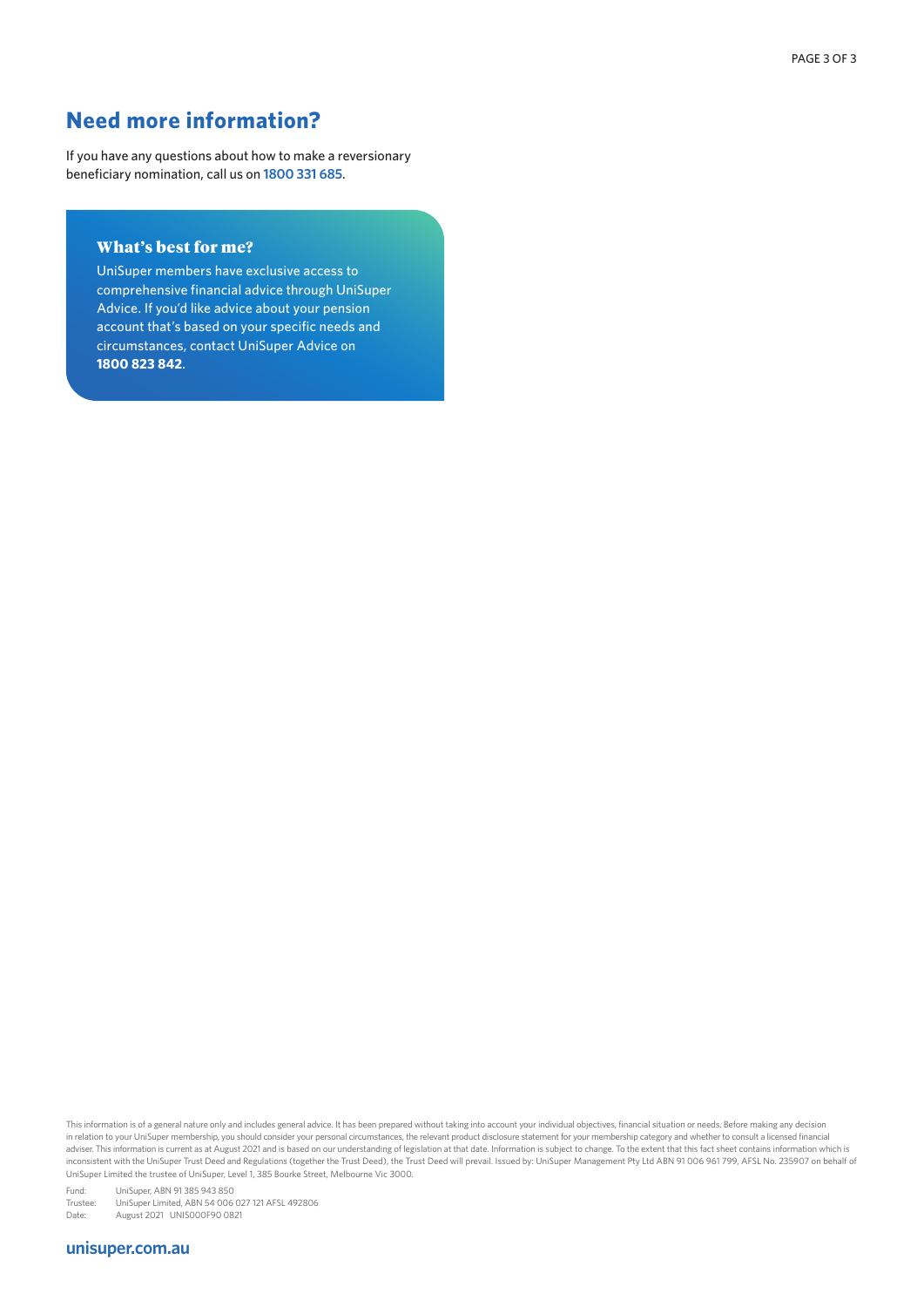# **Adding or removing a reversionary beneficiary**



Complete this form to add or remove a reversionary beneficiary to/from your Flexi Pension account. Term Allocated Pension, Commercial Rate Indexed Pension, Defined Benefit Indexed Pension and Beneficiary Income Stream Flexi Pension members can't vary, add or remove a reversionary beneficiary.

You should refer to the *Selecting a reversionary beneficiary* fact sheet before completing this form.

Adding or removing a reversionary beneficiary may impact the amount of your pension income that's assessable for Centrelink or the Department of Veterans' Affairs income test so you should consult a financial adviser.

Your reversionary beneficiary won't start receiving the pension immediately after you pass away. This is because once we've been informed of your passing we have to verify that your nominated reversionary beneficiary is still an eligible dependant as at the date of your death.

If you make a valid reversionary beneficiary nomination, any binding nomination that was in place in relation to your UniSuper account won't apply to your Flexi Pension with a reversionary. However, the binding nomination will continue to apply to your other UniSuper accounts.

### PRIVACY STATEMENT

UniSuper is committed to protecting your personal information and the confidentiality of your information in accordance with privacy law obligations. The information that you provide to UniSuper on this form is collected and used in accordance with our Privacy Policy which can be found online at **[unisuper.com.au/privacy](http://unisuper.com.au/privacy)** . If you have any privacy related questions, please call **1800 331 685**.

## **SECTION 1 YOUR DETAILS**

> Please complete in BLACK or BLUE BALL POINT PEN and print in CAPITAL LETTERS. Cross (X) where required.

| <b>UniSuper pension number</b>   |                                                                                                 |    |  |            |    |    |  |           |  |          |  |  |
|----------------------------------|-------------------------------------------------------------------------------------------------|----|--|------------|----|----|--|-----------|--|----------|--|--|
|                                  | If you're unsure, refer to your most recent UniSuper correspondence or call us on 1800 331 685. |    |  |            |    |    |  |           |  |          |  |  |
| Title                            |                                                                                                 | Mr |  | <b>Mrs</b> | Ms | Dr |  | Professor |  | Other    |  |  |
| Surname                          |                                                                                                 |    |  |            |    |    |  |           |  |          |  |  |
| Given name                       |                                                                                                 |    |  |            |    |    |  |           |  |          |  |  |
| Date of birth (DD/MM/YYYY)       |                                                                                                 |    |  |            |    |    |  |           |  |          |  |  |
| Daytime contact number           |                                                                                                 |    |  |            |    |    |  |           |  |          |  |  |
| Email address                    |                                                                                                 |    |  |            |    |    |  |           |  |          |  |  |
| Residential address (not PO Box) |                                                                                                 |    |  |            |    |    |  |           |  |          |  |  |
| Suburb/Town                      |                                                                                                 |    |  |            |    |    |  |           |  |          |  |  |
| State                            |                                                                                                 |    |  |            |    |    |  |           |  | Postcode |  |  |
| Country (if not Australia)       |                                                                                                 |    |  |            |    |    |  |           |  |          |  |  |

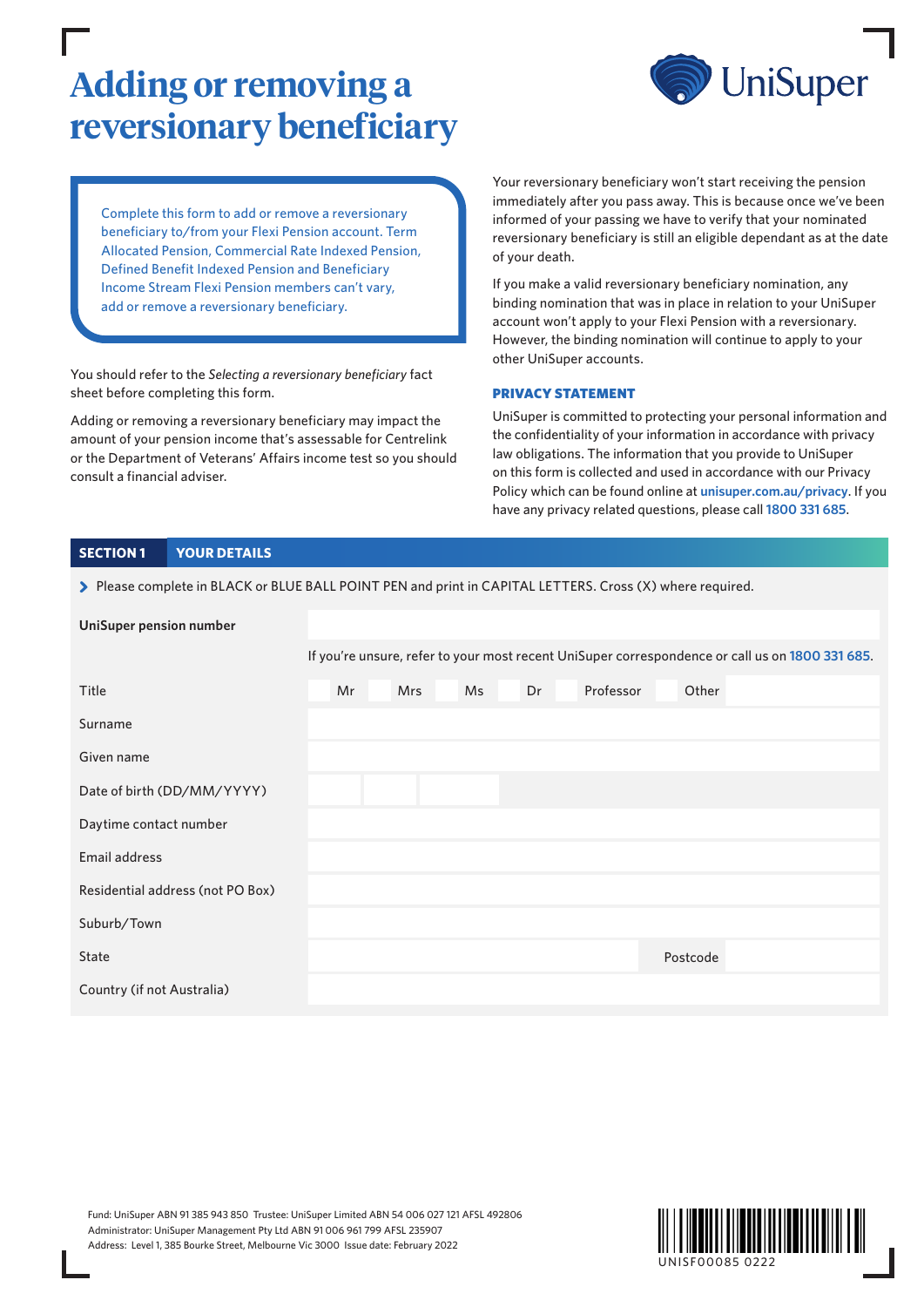## **SECTION 2 ADD OR REMOVE BENEFICIARIES**

I would like to:

Add a reversionary beneficiary. Go to SECTION 3

Remove an existing reversionary beneficiary. Go to SECTION 4

#### **SECTION 3 ADDING A REVERSIONARY BENEFICIARY**

> Please refer to the *Selecting a reversionary beneficiary* fact sheet for details on who you can nominate as your beneficiary. You can only nominate one of your eligible dependants as your reversionary beneficiary.

If I die, I direct the Trustee to pay my benefit in line with the following direction:

| Title                                                                      | Mr     | <b>Mrs</b> |       | Ms | Dr | Professor             | Other    |                              |  |
|----------------------------------------------------------------------------|--------|------------|-------|----|----|-----------------------|----------|------------------------------|--|
| Surname                                                                    |        |            |       |    |    |                       |          |                              |  |
| Given name                                                                 |        |            |       |    |    |                       |          |                              |  |
| What is the beneficiary's<br>relationship to you?<br>(Select one box only) | Spouse |            | Child |    |    | Financially dependent |          | Interdependency relationship |  |
| Your beneficiary's email address                                           |        |            |       |    |    |                       |          |                              |  |
| Residential address (not PO Box)                                           |        |            |       |    |    |                       |          |                              |  |
| Suburb/Town                                                                |        |            |       |    |    |                       |          |                              |  |
| <b>State</b>                                                               |        |            |       |    |    |                       | Postcode |                              |  |
| Country (if not Australia)                                                 |        |            |       |    |    |                       |          |                              |  |
| Date of birth (DD/MM/YYYY)                                                 |        |            |       |    |    |                       |          |                              |  |

## **SECTION 4 REMOVING AN EXISTING REVERSIONARY BENEFICIARY**

> If you remove your existing reversionary beneficiary nomination, if you die the Trustee must pay your benefit to one or more of your dependants and/or legal personal representative, in proportions determined by the Trustee.

I direct the Trustee to remove the following beneficiary nomination from my Flexi Pension account:

#### **Beneficiary:**

| Surname    |  |
|------------|--|
| Given name |  |

Any binding nomination which you have on other accounts will not apply to your Flexi Pension account unless you specifically request it to.